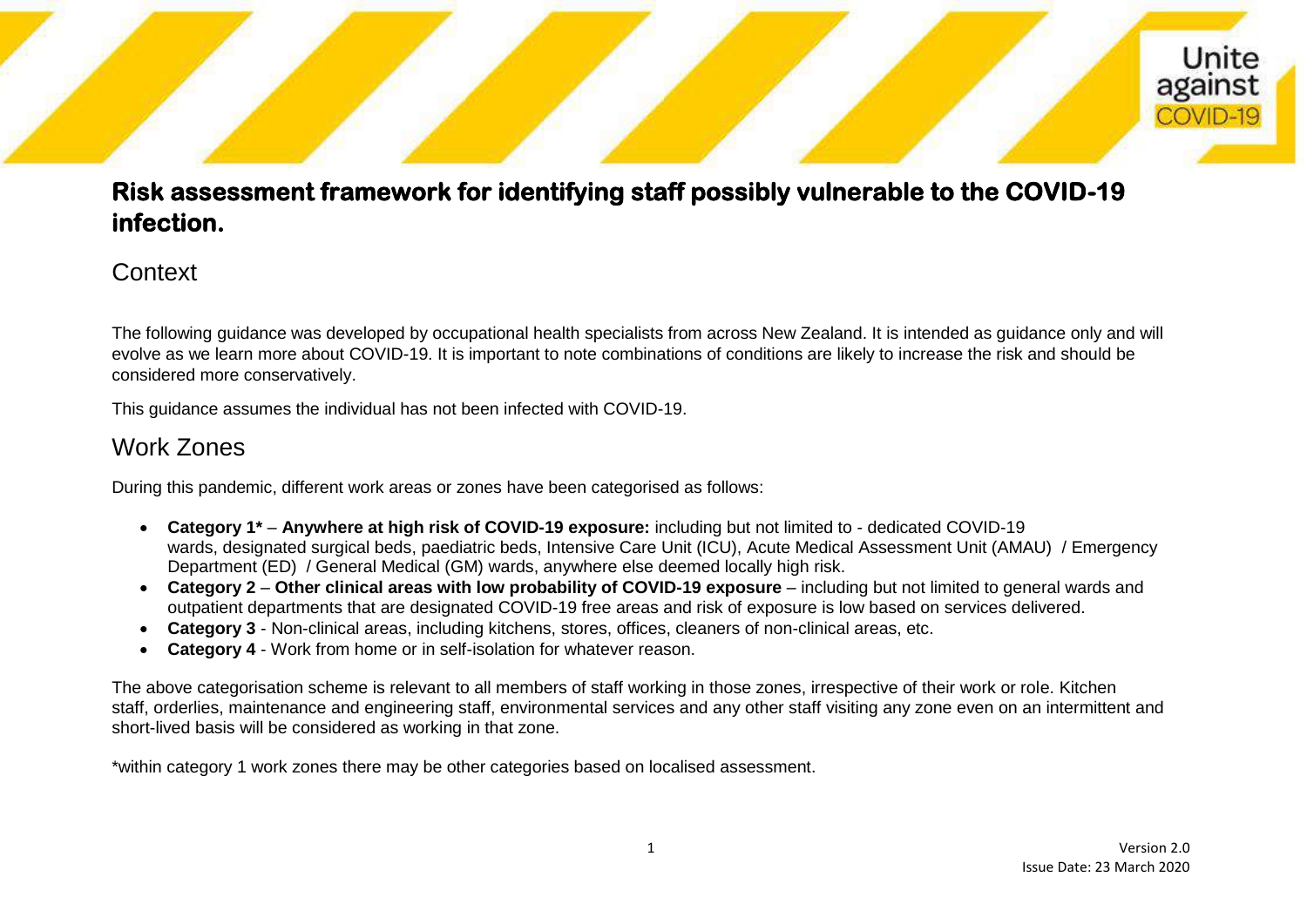# Unite<br>against COVID-19

| <b>Medical condition /</b><br><b>Risk Factor</b> | Category 1 work zones<br>(able to work in areas<br>at high risk of COVID-<br>19 exposure and care | Category 2 work zones<br>(able to work in other<br>clinical areas with low<br>probability of COVID-19 | Category 3 work (able<br>to work in non-clinical<br>areas) | Category 4 work (able<br>to work from home or<br>in self-isolation with<br>mild symptoms) |
|--------------------------------------------------|---------------------------------------------------------------------------------------------------|-------------------------------------------------------------------------------------------------------|------------------------------------------------------------|-------------------------------------------------------------------------------------------|
|                                                  | for COVID patients)                                                                               | exposure)                                                                                             |                                                            |                                                                                           |

#### **RESPIRATORY - ASTHMA**

There is a continuum of symptoms and condition severity for asthma; the ability for each individual to work with COVID-19 patients will be dependent upon symptom control and, use of inhaler and awaking at night short of breath. Mild asthma is defined as occasional intermittent breathing symptoms not usually affecting activities of daily living, with use of up to two relieving uses of inhaler each week and with no night waking. Less well controlled asthma is the use of relieving inhaler more often but not waking at night. Severe asthma impacts on daily activities of daily living, requires inhaler use on a frequent basis each day together with night waking. Further guidance will be coming to clarify and assist in assessing severity.

| Mild well controlled<br>asthma.                                                                                    | Yes                                                          | Yes                                                                                                                                                 | Yes | Yes |  |
|--------------------------------------------------------------------------------------------------------------------|--------------------------------------------------------------|-----------------------------------------------------------------------------------------------------------------------------------------------------|-----|-----|--|
| Less well controlled<br>asthma.                                                                                    | Probably yes, but<br>depends on level of<br>symptom control. | Yes                                                                                                                                                 | Yes | Yes |  |
| Poorly controlled asthma                                                                                           | Not recommended                                              | Yes                                                                                                                                                 | Yes | Yes |  |
| <b>RESPIRATORY - OTHER CONDITIONS</b>                                                                              |                                                              |                                                                                                                                                     |     |     |  |
| Any stable chronic lung<br>disease (such as chronic<br>obstructive pulmonary<br>disease, recurrent<br>bronchitis). | Not recommended                                              | Yes, will need to be<br>guided by current work<br>function and level of<br>symptoms. Some cases<br>may need discussion<br>with occupational health. | Yes | Yes |  |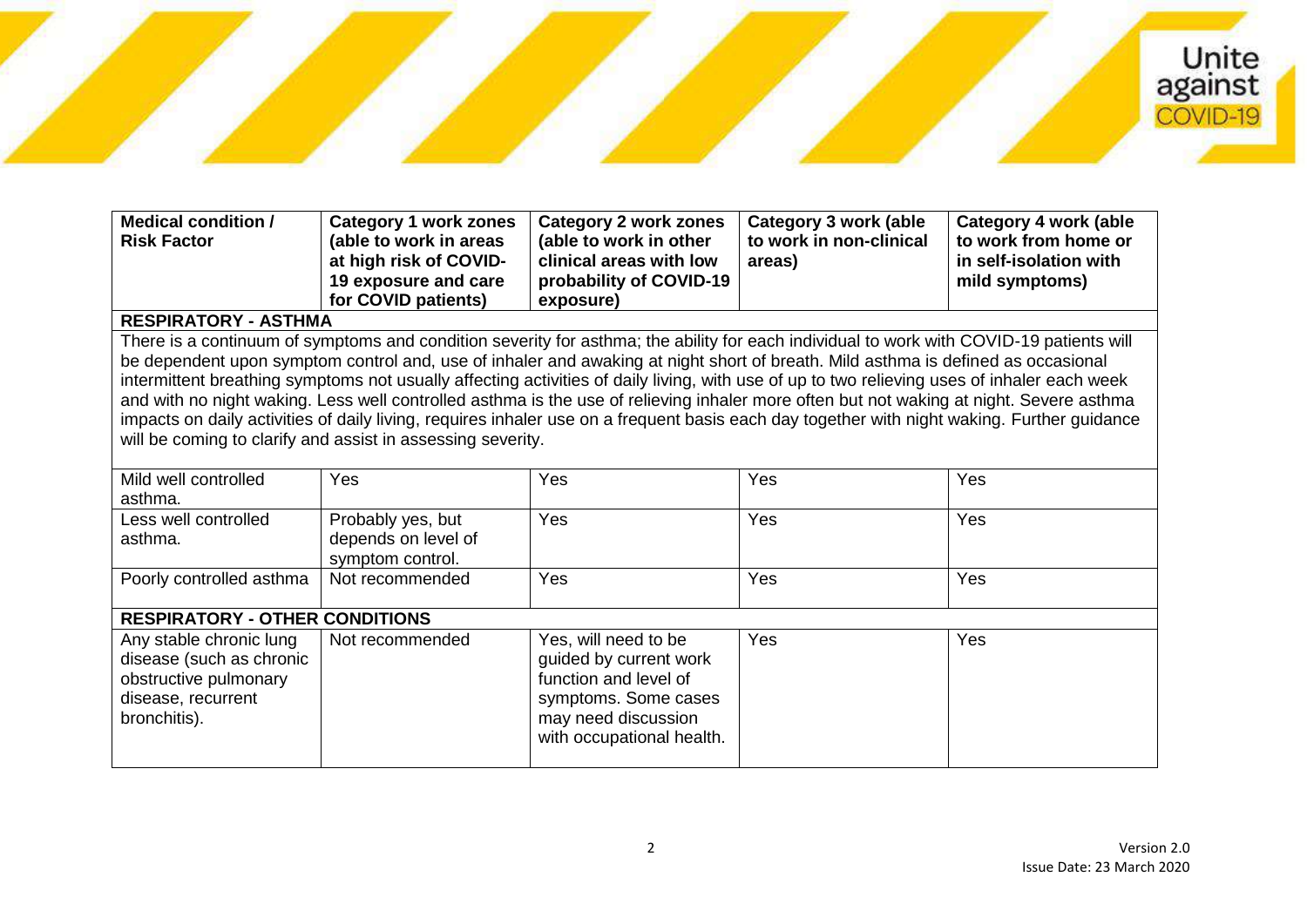

| <b>Medical condition /</b><br><b>Risk Factor</b>                                                                             | <b>Category 1 work zones</b><br>(able to work in areas<br>at high risk of COVID-<br>19 exposure and care<br>for COVID patients)                                                                                                   | <b>Category 2 work zones</b><br>(able to work in other<br>clinical areas with low<br>probability of COVID-19<br>exposure) | <b>Category 3 work (able</b><br>to work in non-clinical<br>areas) | <b>Category 4 work (able</b><br>to work from home or<br>in self-isolation with<br>mild symptoms) |
|------------------------------------------------------------------------------------------------------------------------------|-----------------------------------------------------------------------------------------------------------------------------------------------------------------------------------------------------------------------------------|---------------------------------------------------------------------------------------------------------------------------|-------------------------------------------------------------------|--------------------------------------------------------------------------------------------------|
| Proven recurrent<br>pneumonia, in absence<br>of an obvious underlying<br>medical condition.                                  | Possibly not<br>recommended for most<br>individuals. May need to<br>be assessed on an<br>individual basis, as some<br>individuals may not have<br>experienced an episode<br>for many years.                                       | Yes, for most individuals,<br>but will depend on<br>infection risk.                                                       | Yes                                                               | Yes                                                                                              |
| <b>DIABETES</b>                                                                                                              |                                                                                                                                                                                                                                   |                                                                                                                           |                                                                   |                                                                                                  |
| Diabetes - type 1<br>diabetes well controlled,<br>HbA1C blood test is<br>below 70, and no<br>complications of<br>diabetes.   | Can only work in this<br>area, if good diabetic<br>control, and HbA1C is<br>lower than 70 and no<br>history of recurrent<br>infections.<br>There will also be a need<br>to determine if insulin<br>scheduling may be<br>affected. | Yes                                                                                                                       | Yes                                                               | Yes                                                                                              |
| Diabetes - type 1<br>diabetes poorly<br>controlled, HbA1C blood<br>test above 70 and/or any<br>complications of<br>diabetes. | Not recommended                                                                                                                                                                                                                   | Yes                                                                                                                       | Yes                                                               | Yes                                                                                              |
| Diabetes - type 2<br>diabetes well controlled.                                                                               | Can only work in this<br>area, if good diabetic                                                                                                                                                                                   | Yes                                                                                                                       | Yes                                                               | Yes                                                                                              |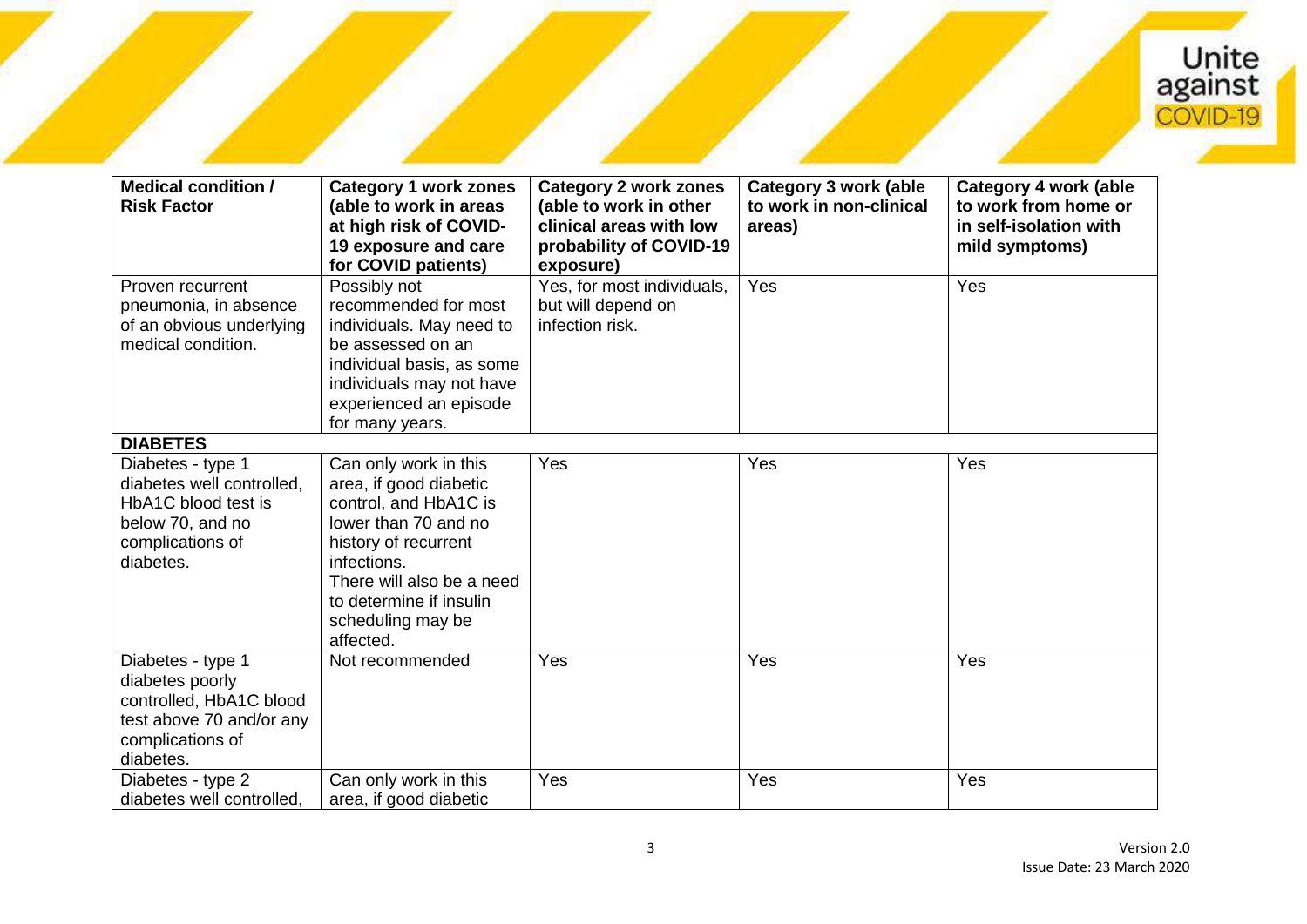

| <b>Medical condition /</b><br><b>Risk Factor</b>                                                                                                                                                                                                                                                                                                                                                                                                                                                                                                                                                                                                                                                                                                                                                                                                                                                                                                                                                                                                                                                                                                                                                                                                  | <b>Category 1 work zones</b><br>(able to work in areas<br>at high risk of COVID-<br>19 exposure and care<br>for COVID patients) | <b>Category 2 work zones</b><br>(able to work in other<br>clinical areas with low<br>probability of COVID-19<br>exposure) | <b>Category 3 work (able</b><br>to work in non-clinical<br>areas) | <b>Category 4 work (able</b><br>to work from home or<br>in self-isolation with<br>mild symptoms) |
|---------------------------------------------------------------------------------------------------------------------------------------------------------------------------------------------------------------------------------------------------------------------------------------------------------------------------------------------------------------------------------------------------------------------------------------------------------------------------------------------------------------------------------------------------------------------------------------------------------------------------------------------------------------------------------------------------------------------------------------------------------------------------------------------------------------------------------------------------------------------------------------------------------------------------------------------------------------------------------------------------------------------------------------------------------------------------------------------------------------------------------------------------------------------------------------------------------------------------------------------------|---------------------------------------------------------------------------------------------------------------------------------|---------------------------------------------------------------------------------------------------------------------------|-------------------------------------------------------------------|--------------------------------------------------------------------------------------------------|
| HbA1C blood test is                                                                                                                                                                                                                                                                                                                                                                                                                                                                                                                                                                                                                                                                                                                                                                                                                                                                                                                                                                                                                                                                                                                                                                                                                               | control, and HbA1C is                                                                                                           |                                                                                                                           |                                                                   |                                                                                                  |
| below 70, and no                                                                                                                                                                                                                                                                                                                                                                                                                                                                                                                                                                                                                                                                                                                                                                                                                                                                                                                                                                                                                                                                                                                                                                                                                                  | lower than 70 and no                                                                                                            |                                                                                                                           |                                                                   |                                                                                                  |
| complications of                                                                                                                                                                                                                                                                                                                                                                                                                                                                                                                                                                                                                                                                                                                                                                                                                                                                                                                                                                                                                                                                                                                                                                                                                                  | history of recurrent                                                                                                            |                                                                                                                           |                                                                   |                                                                                                  |
| diabetes.                                                                                                                                                                                                                                                                                                                                                                                                                                                                                                                                                                                                                                                                                                                                                                                                                                                                                                                                                                                                                                                                                                                                                                                                                                         | infections.                                                                                                                     |                                                                                                                           |                                                                   |                                                                                                  |
| Diabetes - type 2                                                                                                                                                                                                                                                                                                                                                                                                                                                                                                                                                                                                                                                                                                                                                                                                                                                                                                                                                                                                                                                                                                                                                                                                                                 | Not recommended                                                                                                                 | Yes                                                                                                                       | Yes                                                               | Yes                                                                                              |
| diabetes poorly                                                                                                                                                                                                                                                                                                                                                                                                                                                                                                                                                                                                                                                                                                                                                                                                                                                                                                                                                                                                                                                                                                                                                                                                                                   |                                                                                                                                 |                                                                                                                           |                                                                   |                                                                                                  |
| controlled, HbA1C blood                                                                                                                                                                                                                                                                                                                                                                                                                                                                                                                                                                                                                                                                                                                                                                                                                                                                                                                                                                                                                                                                                                                                                                                                                           |                                                                                                                                 |                                                                                                                           |                                                                   |                                                                                                  |
| test above 70 and/or any                                                                                                                                                                                                                                                                                                                                                                                                                                                                                                                                                                                                                                                                                                                                                                                                                                                                                                                                                                                                                                                                                                                                                                                                                          |                                                                                                                                 |                                                                                                                           |                                                                   |                                                                                                  |
| complications of                                                                                                                                                                                                                                                                                                                                                                                                                                                                                                                                                                                                                                                                                                                                                                                                                                                                                                                                                                                                                                                                                                                                                                                                                                  |                                                                                                                                 |                                                                                                                           |                                                                   |                                                                                                  |
| diabetes.                                                                                                                                                                                                                                                                                                                                                                                                                                                                                                                                                                                                                                                                                                                                                                                                                                                                                                                                                                                                                                                                                                                                                                                                                                         |                                                                                                                                 |                                                                                                                           |                                                                   |                                                                                                  |
| <b>HEART DISEASE</b>                                                                                                                                                                                                                                                                                                                                                                                                                                                                                                                                                                                                                                                                                                                                                                                                                                                                                                                                                                                                                                                                                                                                                                                                                              |                                                                                                                                 |                                                                                                                           |                                                                   |                                                                                                  |
| There is a continuum of symptoms and condition severity for heart disease; the ability for each individual to work with COVID-19<br>patients being dependent upon symptom control with or without treatment, presence of heart failure, etc.<br>Individuals with well-controlled ischaemic heart disease (IHD, narrowing of the arteries in the heart) must be well-controlled with or<br>without medications; and with no chest pain/shortness of breath and with normal daily function. Individuals with less well-controlled IHD<br>will present with occasional chest pain/shortness of breath with some impact on normal daily function. Most individuals with severe heart<br>disease will probably not be able to work in clinical areas.<br>Presence of other risk factors such as hypertension needs to be considered.<br>Individuals with IHD in combination with any degree of heart failure should not work in COVID-19 areas.<br>Individuals with extensive history of heart disease and multiple previous heart procedures and interventions should not work in COVID-<br>19 areas, whatever the current control of their condition. Individuals with heart procedures in last 6 months should probably not work in<br>COVID areas. |                                                                                                                                 |                                                                                                                           |                                                                   |                                                                                                  |
| For many individuals, there may be a need to determine previous ability to work as a guide for current abilities.                                                                                                                                                                                                                                                                                                                                                                                                                                                                                                                                                                                                                                                                                                                                                                                                                                                                                                                                                                                                                                                                                                                                 |                                                                                                                                 |                                                                                                                           |                                                                   |                                                                                                  |

| Wel.<br><br>.<br>controlled IHD<br>with | $\cdot$ $\cdot$<br>are<br>Yes.<br>criteria<br>above | Yes | Yes | $V \cap C$<br>62 |
|-----------------------------------------|-----------------------------------------------------|-----|-----|------------------|
| .<br>significant i<br>⊩no other<br>risk | . .<br>svmptoms<br>satisfied.<br>no                 |     |     |                  |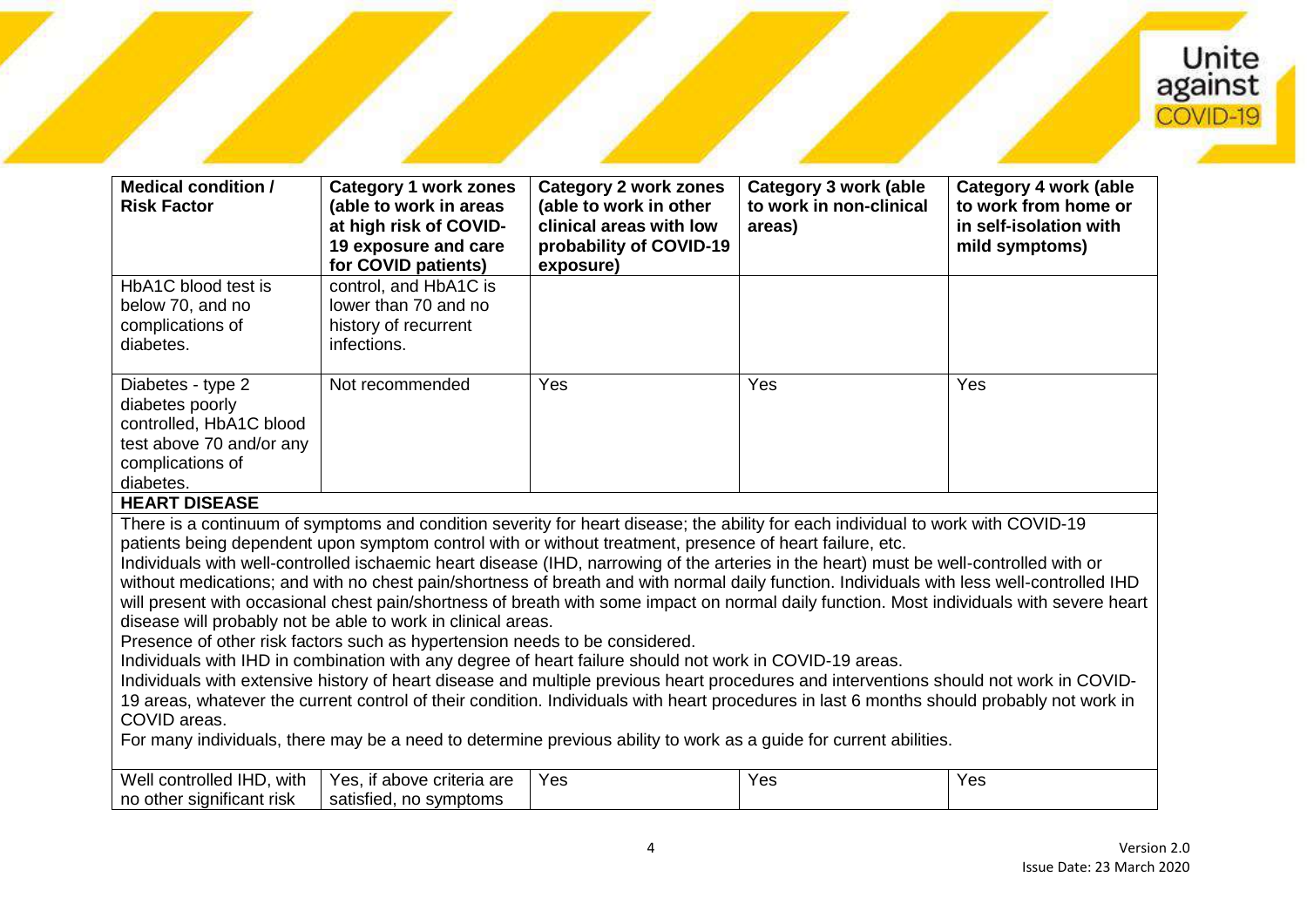

| <b>Medical condition /</b><br><b>Risk Factor</b>                                                                                                                                           | <b>Category 1 work zones</b><br>(able to work in areas<br>at high risk of COVID-<br>19 exposure and care<br>for COVID patients)                                                           | <b>Category 2 work zones</b><br>(able to work in other<br>clinical areas with low<br>probability of COVID-19<br>exposure)                                                                                               | <b>Category 3 work (able</b><br>to work in non-clinical<br>areas) | <b>Category 4 work (able</b><br>to work from home or<br>in self-isolation with<br>mild symptoms) |
|--------------------------------------------------------------------------------------------------------------------------------------------------------------------------------------------|-------------------------------------------------------------------------------------------------------------------------------------------------------------------------------------------|-------------------------------------------------------------------------------------------------------------------------------------------------------------------------------------------------------------------------|-------------------------------------------------------------------|--------------------------------------------------------------------------------------------------|
| factors such as<br>hypertension, diabetes or<br>heart failure.                                                                                                                             | and normal daily function<br>and no need to use GTN<br>spray.<br>Not recommended for<br>individuals if aged over<br>65.<br>Some cases may need<br>discussion with<br>occupational health. |                                                                                                                                                                                                                         |                                                                   |                                                                                                  |
| Less well controlled IHD,<br>with occasional<br>symptoms and<br>occasional impact on<br>daily activities.                                                                                  | Not recommended                                                                                                                                                                           | Yes, based on previous<br>work abilities and current<br>symptom status. Need to<br>consider non-clinical<br>work if very symptomatic.<br>Some individuals may<br>need to be discussed<br>with occupational health.      | Yes                                                               | Yes                                                                                              |
| Other cardiac cause<br>(such as cardiomyopathy<br>or previous heart valve<br>surgery), with no<br>symptoms of chest pain,<br>shortness of breath<br>and/or swelling in the<br>lower limbs. | Not recommended                                                                                                                                                                           | Yes, based on previous<br>work abilities and current<br>symptom status. Need to<br>consider non-clinical<br>work if highly<br>symptomatic.<br>Some individuals may<br>need to be discussed<br>with occupational health. | Yes                                                               | Yes                                                                                              |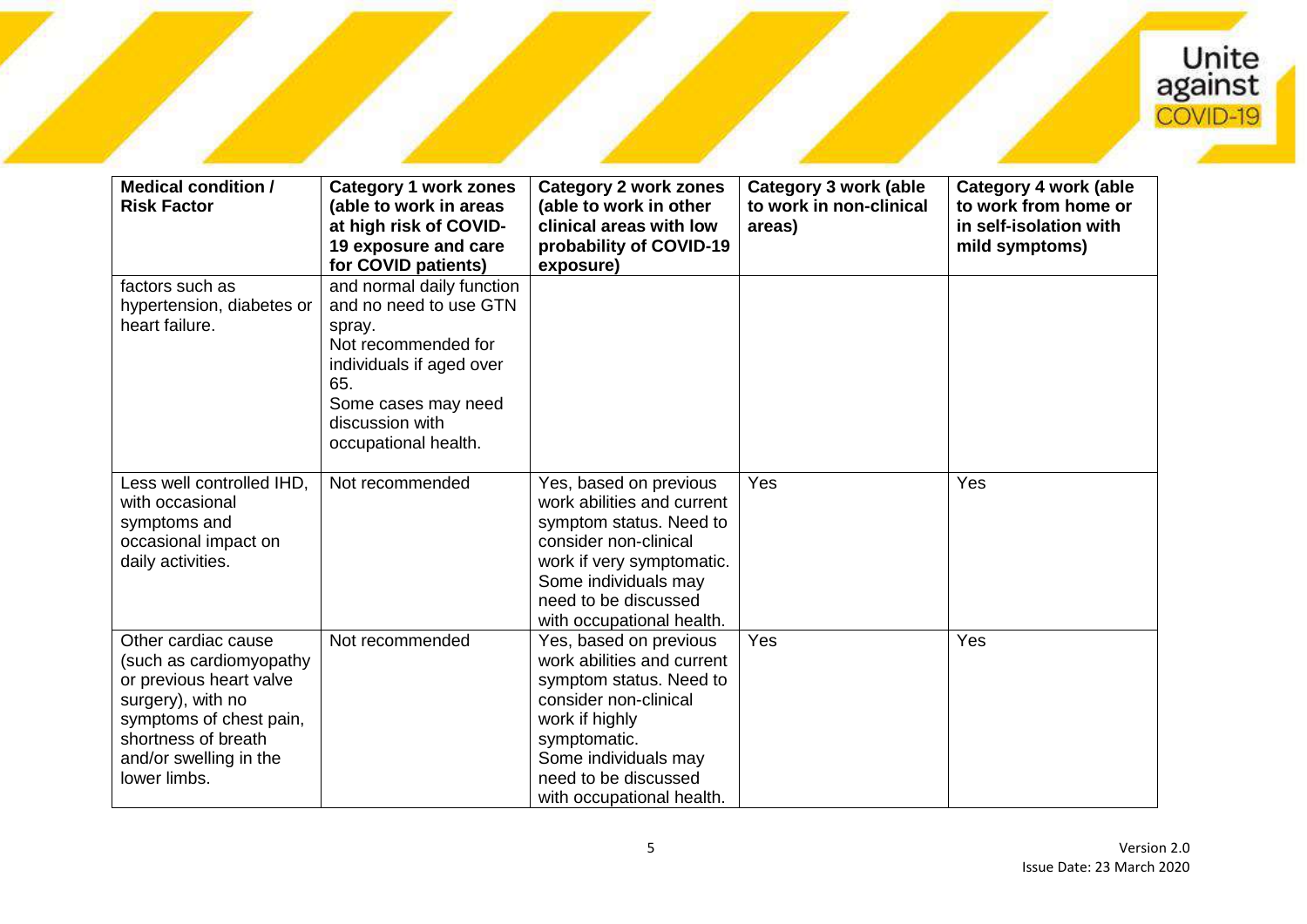

| <b>Medical condition /</b><br><b>Risk Factor</b>                                                                                                                                                       | <b>Category 1 work zones</b><br>(able to work in areas<br>at high risk of COVID-<br>19 exposure and care<br>for COVID patients) | <b>Category 2 work zones</b><br>(able to work in other<br>clinical areas with low<br>probability of COVID-19<br>exposure)                                                                                          | <b>Category 3 work (able</b><br>to work in non-clinical<br>areas)                                          | Category 4 work (able<br>to work from home or<br>in self-isolation with<br>mild symptoms) |  |
|--------------------------------------------------------------------------------------------------------------------------------------------------------------------------------------------------------|---------------------------------------------------------------------------------------------------------------------------------|--------------------------------------------------------------------------------------------------------------------------------------------------------------------------------------------------------------------|------------------------------------------------------------------------------------------------------------|-------------------------------------------------------------------------------------------|--|
| Other cardiac cause<br>(such as heart failure,<br>cardiomyopathy or<br>previous heart valve<br>surgery), with symptoms<br>of chest pain, shortness<br>of breath and/or swelling<br>in the lower limbs. | Not recommended                                                                                                                 | Yes, based on previous<br>work abilities and current<br>symptom status. Need to<br>consider non-clinical<br>work if very symptomatic.<br>Some individuals may<br>need to be discussed<br>with occupational health. | Yes                                                                                                        | Yes                                                                                       |  |
| Hypertension, well<br>controlled (including on<br>medication) and no heart<br>disease.                                                                                                                 | Yes                                                                                                                             | Yes                                                                                                                                                                                                                | Yes                                                                                                        | Yes                                                                                       |  |
| Hypertension,<br>suboptimal control<br>(including with<br>medication) and no heart<br>disease.                                                                                                         | Not recommended                                                                                                                 | Yes                                                                                                                                                                                                                | Yes                                                                                                        | Yes                                                                                       |  |
| <b>IMMUNOCOMPROMISING CONDITIONS</b>                                                                                                                                                                   |                                                                                                                                 |                                                                                                                                                                                                                    |                                                                                                            |                                                                                           |  |
| Immunocompromising<br>conditions (i.e. those<br>causing compromise of<br>the immune system),<br>including HIV/AIDS,<br>cancers, rheumatoid<br>arthritis, immune<br>deficiency syndromes,               | Not recommended                                                                                                                 | Possibly yes, but some<br>individuals will need to<br>be excluded from clinical<br>areas due to risk of<br>infection.<br>There is a wide range of<br>immunocompromised<br>conditions and needs.                    | Yes, but some<br>individuals may need to<br>work from home due to<br>risk of infection from<br>colleagues. | Yes                                                                                       |  |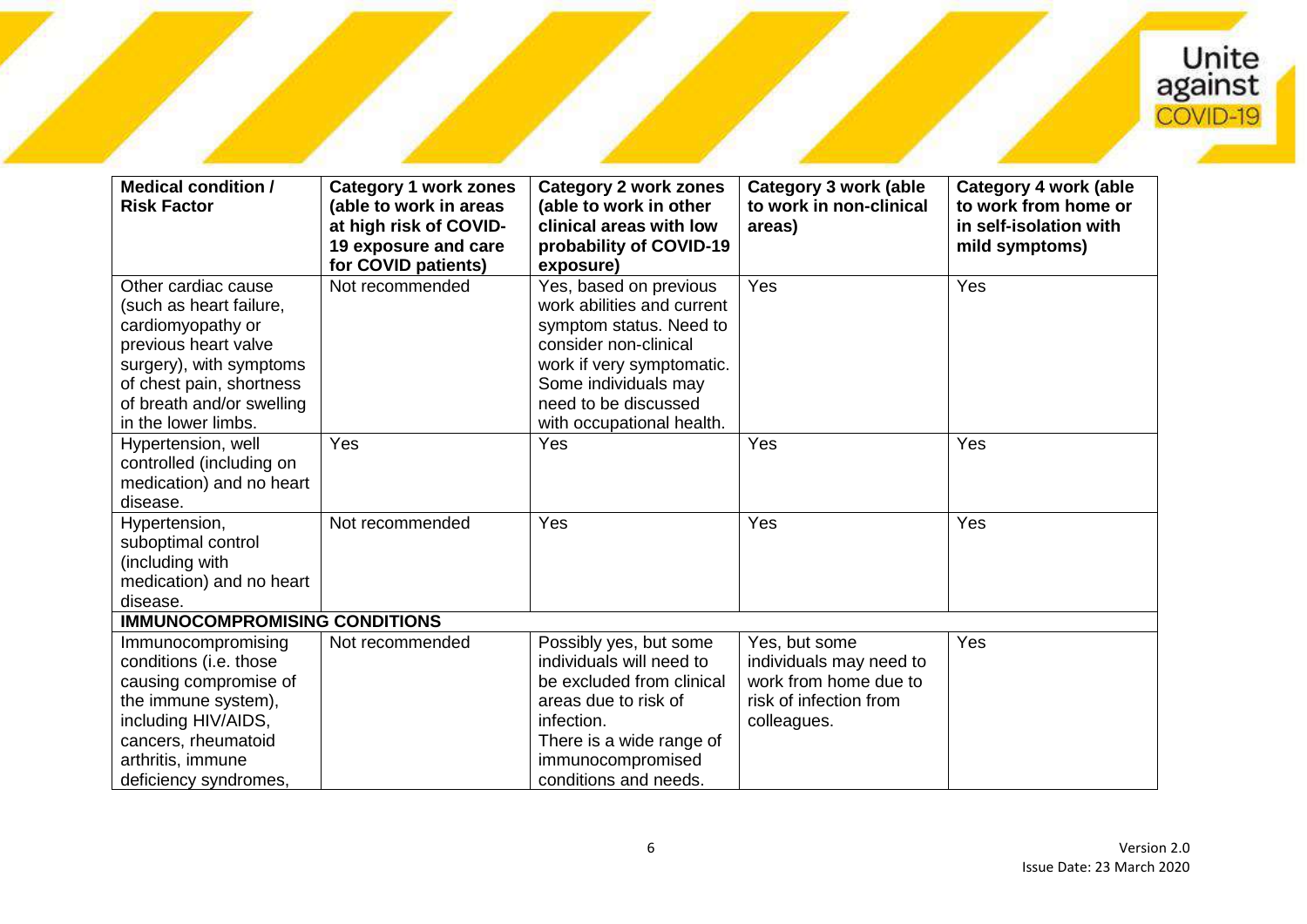

| Discussion with a<br>following organ<br>clinician is advised.<br>transplants, etc.<br><b>MEDICATIONS CAUSING IMMUNOCOMPROMISE</b><br>Some medications have<br>Possibly yes, but some<br>Cannot work if on the<br>Yes, but some<br>Yes<br>individuals will need to<br>following medications:<br>individuals may need to<br>potential to compromise<br>work from home due to<br>the immune system.<br>Long-term prednisolone<br>be excluded from clinical<br>Ask whether individual<br>at a dosage greater than<br>risk of infection from<br>areas due to risk of<br>takes any of the<br>10 mgs<br>infection.<br>colleagues. | <b>Medical condition /</b><br><b>Risk Factor</b> | <b>Category 1 work zones</b><br>(able to work in areas<br>at high risk of COVID-<br>19 exposure and care<br>for COVID patients) | <b>Category 2 work zones</b><br>(able to work in other<br>clinical areas with low<br>probability of COVID-19<br>exposure) | <b>Category 3 work (able</b><br>to work in non-clinical<br>areas) | <b>Category 4 work (able</b><br>to work from home or<br>in self-isolation with<br>mild symptoms) |
|----------------------------------------------------------------------------------------------------------------------------------------------------------------------------------------------------------------------------------------------------------------------------------------------------------------------------------------------------------------------------------------------------------------------------------------------------------------------------------------------------------------------------------------------------------------------------------------------------------------------------|--------------------------------------------------|---------------------------------------------------------------------------------------------------------------------------------|---------------------------------------------------------------------------------------------------------------------------|-------------------------------------------------------------------|--------------------------------------------------------------------------------------------------|
|                                                                                                                                                                                                                                                                                                                                                                                                                                                                                                                                                                                                                            |                                                  |                                                                                                                                 |                                                                                                                           |                                                                   |                                                                                                  |
|                                                                                                                                                                                                                                                                                                                                                                                                                                                                                                                                                                                                                            |                                                  |                                                                                                                                 |                                                                                                                           |                                                                   |                                                                                                  |
| in this section.<br>Adalimumab<br>immunocompromised<br>conditions and needs.<br>Anakinra<br>Azathioprine<br>Please refer to previous<br>Cyclophosphamide<br>list as a guide.<br>Discussion with a<br>Cyclosporin<br>Etanercept<br>clinician is advised.<br>Hydroxychloroquine<br>Infliximab<br>Mercaptopurine<br>Methotrexate<br>Mycophenolate<br>Rituximab<br>Tacrolimus / Sirolimus<br>Discussion with a<br>clinician is advised for all<br>other individuals.                                                                                                                                                           | medications mentioned                            | Abatacept                                                                                                                       | There is a wide range of                                                                                                  |                                                                   |                                                                                                  |
| Yes<br>Yes<br>Chronic kidney/liver<br>Probably, most<br>Will depend on nature of<br>underlying condition.<br>individuals with chronic<br>disease                                                                                                                                                                                                                                                                                                                                                                                                                                                                           |                                                  |                                                                                                                                 |                                                                                                                           |                                                                   |                                                                                                  |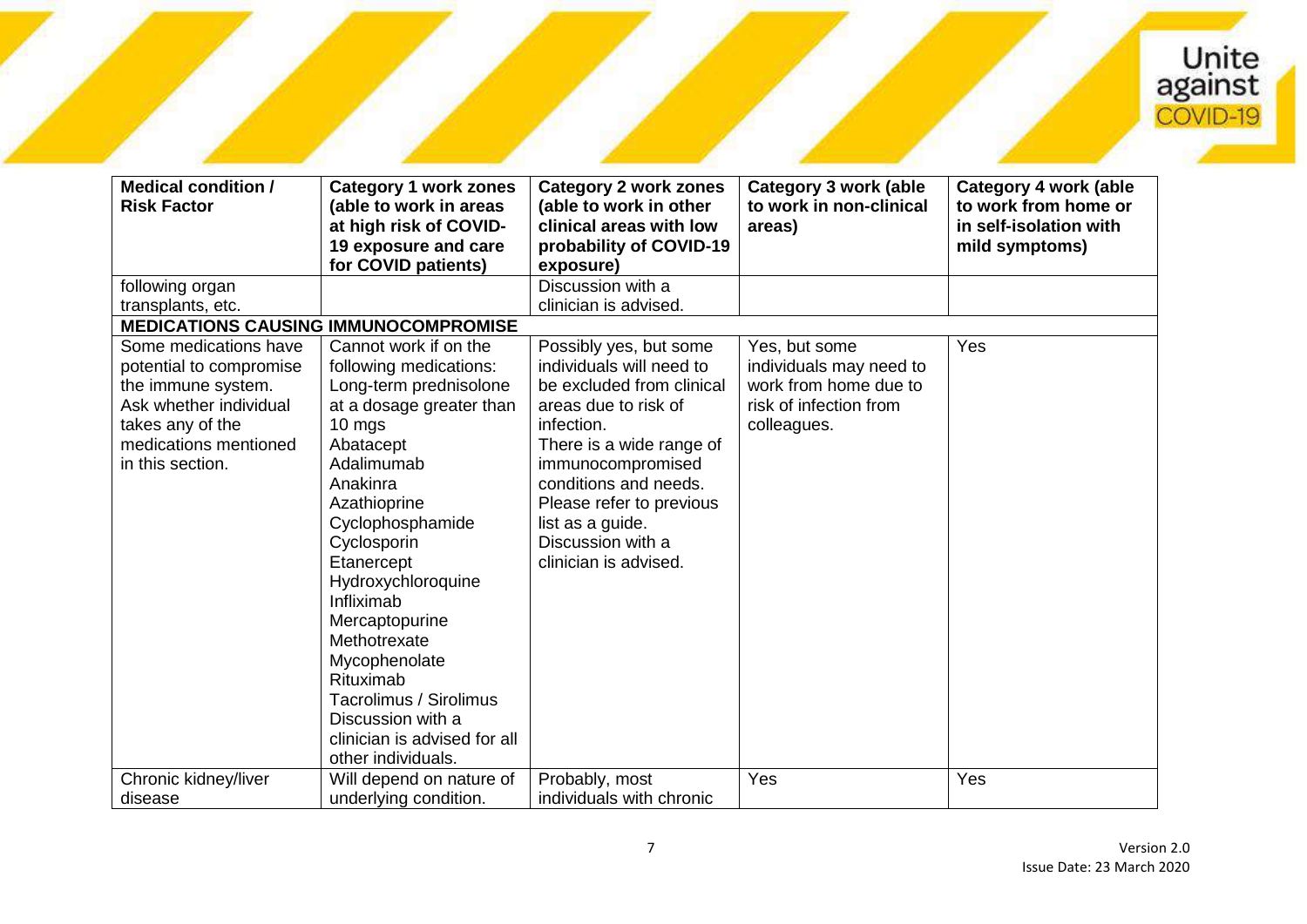

| <b>Medical condition /</b><br><b>Risk Factor</b>               | <b>Category 1 work zones</b><br>(able to work in areas<br>at high risk of COVID-<br>19 exposure and care<br>for COVID patients)                                                                                                             | <b>Category 2 work zones</b><br>(able to work in other<br>clinical areas with low<br>probability of COVID-19<br>exposure)                                                                                                                | <b>Category 3 work (able</b><br>to work in non-clinical<br>areas) | <b>Category 4 work (able</b><br>to work from home or<br>in self-isolation with<br>mild symptoms)     |
|----------------------------------------------------------------|---------------------------------------------------------------------------------------------------------------------------------------------------------------------------------------------------------------------------------------------|------------------------------------------------------------------------------------------------------------------------------------------------------------------------------------------------------------------------------------------|-------------------------------------------------------------------|------------------------------------------------------------------------------------------------------|
|                                                                | Many individuals with<br>chronic kidney or liver<br>disease may not be able<br>to work in this area.<br>May need discussion<br>with occupational health.                                                                                    | kidney liver disease<br>should be able to<br>undertake work in this<br>area; dependent upon<br>nature of underlying<br>condition, current<br>stability, previous ability<br>to work.<br>May need discussion<br>with occupational health. |                                                                   |                                                                                                      |
| <b>CANCER</b>                                                  |                                                                                                                                                                                                                                             |                                                                                                                                                                                                                                          |                                                                   |                                                                                                      |
| Active cancer                                                  | Not recommended                                                                                                                                                                                                                             | Not recommended                                                                                                                                                                                                                          | Depends on clinical<br>situation and symptoms.                    | Depends on clinical<br>situation and symptoms.                                                       |
| Recovering from cancer,<br>on chemotherapy or<br>radiotherapy. | Not recommended                                                                                                                                                                                                                             | Probably not for most<br>individuals.                                                                                                                                                                                                    | Depends on clinical<br>situation and symptoms.                    | Depends on clinical<br>situation and symptoms.<br>Some individuals may be<br>able to work from home. |
| Full recovery from<br>previous cancer.                         | Many individuals who<br>have made a full<br>recovery from cancer<br>should be able to work in<br>this area.<br>However, there are some<br>cancers (for example<br>previous leukaemia or<br>lung cancer) that may be<br>relevant, in case an | Most individuals who<br>have made a full<br>recovery from cancer<br>should be able to work in<br>this area. Care may need<br>to be taken with previous<br>lung cancers or<br>leukaemias due to<br>infection risk.                        | Yes                                                               | Yes                                                                                                  |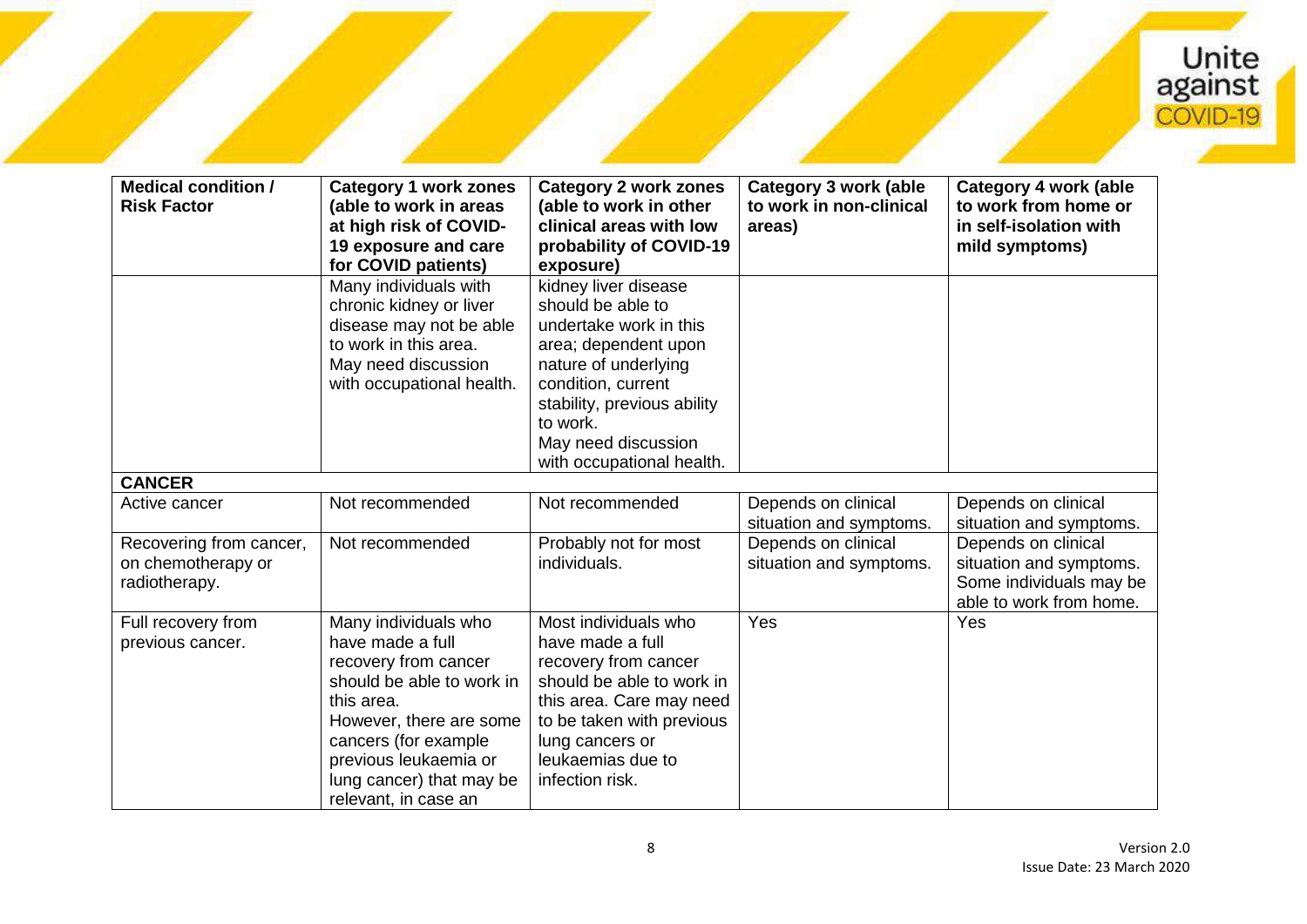

| <b>Medical condition /</b><br><b>Risk Factor</b>                                                                    | <b>Category 1 work zones</b><br>(able to work in areas<br>at high risk of COVID-<br>19 exposure and care<br>for COVID patients)                                                                    | <b>Category 2 work zones</b><br>(able to work in other<br>clinical areas with low<br>probability of COVID-19<br>exposure)                        | <b>Category 3 work (able</b><br>to work in non-clinical<br>areas)  | <b>Category 4 work (able</b><br>to work from home or<br>in self-isolation with<br>mild symptoms) |
|---------------------------------------------------------------------------------------------------------------------|----------------------------------------------------------------------------------------------------------------------------------------------------------------------------------------------------|--------------------------------------------------------------------------------------------------------------------------------------------------|--------------------------------------------------------------------|--------------------------------------------------------------------------------------------------|
|                                                                                                                     | individual becomes<br>unwell again in this area<br>of work. Advice from<br>occupational health may<br>be required.                                                                                 |                                                                                                                                                  |                                                                    |                                                                                                  |
| <b>MUSCULOSKELETAL CONDITIONS</b>                                                                                   |                                                                                                                                                                                                    |                                                                                                                                                  |                                                                    |                                                                                                  |
| Any active<br>musculoskeletal<br>condition (such as<br>osteoarthritis and mild<br>inflammatory joint<br>conditions) | Yes<br>(from the perspective of<br>increased risk of<br>infection)                                                                                                                                 | Yes<br>(from the perspective of<br>increased risk of<br>infection)                                                                               | Yes<br>(from the perspective of<br>increased risk of<br>infection) | <b>Yes</b><br>(from the perspective of<br>increased risk of<br>infection)                        |
| <b>SKIN CONDITIONS</b>                                                                                              |                                                                                                                                                                                                    |                                                                                                                                                  |                                                                    |                                                                                                  |
| Any active skin<br>conditions.                                                                                      | Yes (as virus is not<br>thought to spread<br>through skin).<br>Some individuals may be<br>unable to work in these<br>areas due to<br>immunosuppressant<br>medications for their skin<br>condition. | On the whole yes,<br>individuals on<br>immunosuppressant<br>medication for skin<br>conditions will need<br>further discussion with<br>clinician. | Yes                                                                | Yes                                                                                              |
| <b>OTHER MEDICAL</b><br><b>CONDITIONS</b>                                                                           |                                                                                                                                                                                                    |                                                                                                                                                  |                                                                    |                                                                                                  |
| There is a complete lack<br>of data for all other                                                                   | On the whole yes but will<br>depend on the nature of                                                                                                                                               | If already working in a<br>clinical area, should then                                                                                            | Yes                                                                | Yes                                                                                              |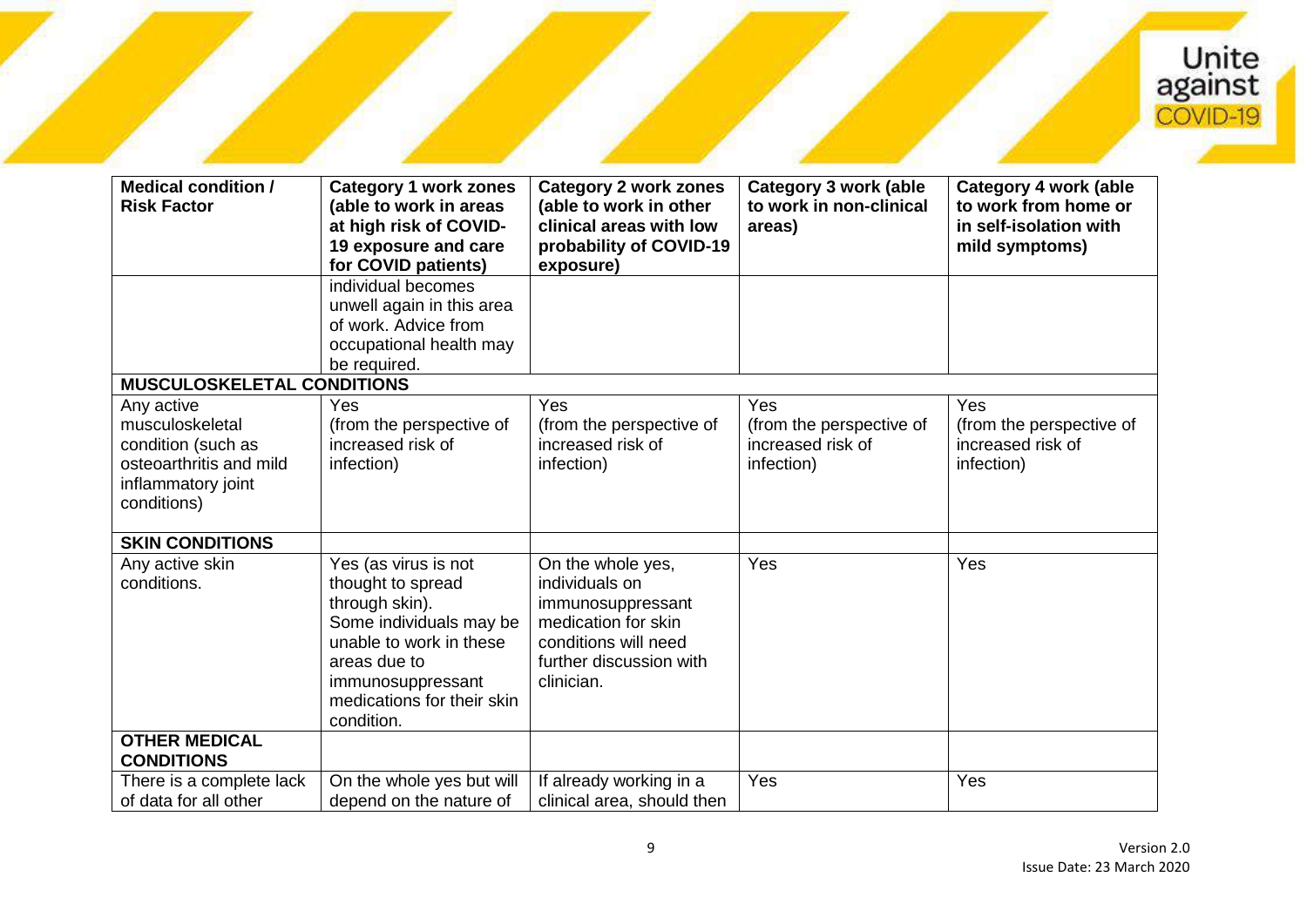

| <b>Medical condition /</b><br><b>Risk Factor</b>                                                                                                                                                                                                                                                                                                                                                                                                                         | <b>Category 1 work zones</b><br>(able to work in areas<br>at high risk of COVID-<br>19 exposure and care<br>for COVID patients)                                                                         | <b>Category 2 work zones</b><br>(able to work in other<br>clinical areas with low<br>probability of COVID-19<br>exposure)      | <b>Category 3 work (able</b><br>to work in non-clinical<br>areas) | Category 4 work (able<br>to work from home or<br>in self-isolation with<br>mild symptoms) |
|--------------------------------------------------------------------------------------------------------------------------------------------------------------------------------------------------------------------------------------------------------------------------------------------------------------------------------------------------------------------------------------------------------------------------------------------------------------------------|---------------------------------------------------------------------------------------------------------------------------------------------------------------------------------------------------------|--------------------------------------------------------------------------------------------------------------------------------|-------------------------------------------------------------------|-------------------------------------------------------------------------------------------|
| medical conditions and<br>Covid-19.<br>Most individuals with<br>other medical conditions<br>not affecting the lung,<br>heart, immune system,<br>diabetes, should be able<br>to undertake work in all<br>zones.<br><b>Relevant conditions</b><br>include those affecting<br>the musculature or lining<br>of the lung,<br>neuromuscular problems<br>(such as myasthenia<br>gravis), pleural<br>conditions, selected<br>psychological or<br>psychiatric conditions,<br>etc. | the underlying condition.<br>Risk of infection will need<br>to be considered on a<br>case by case basis.<br>For some individuals,<br>there may be a need to<br>seek advice from<br>occupational health. | be able to continue<br>working in a clinical area.<br>Risk of infection will need<br>to be considered a case<br>by case basis. |                                                                   |                                                                                           |